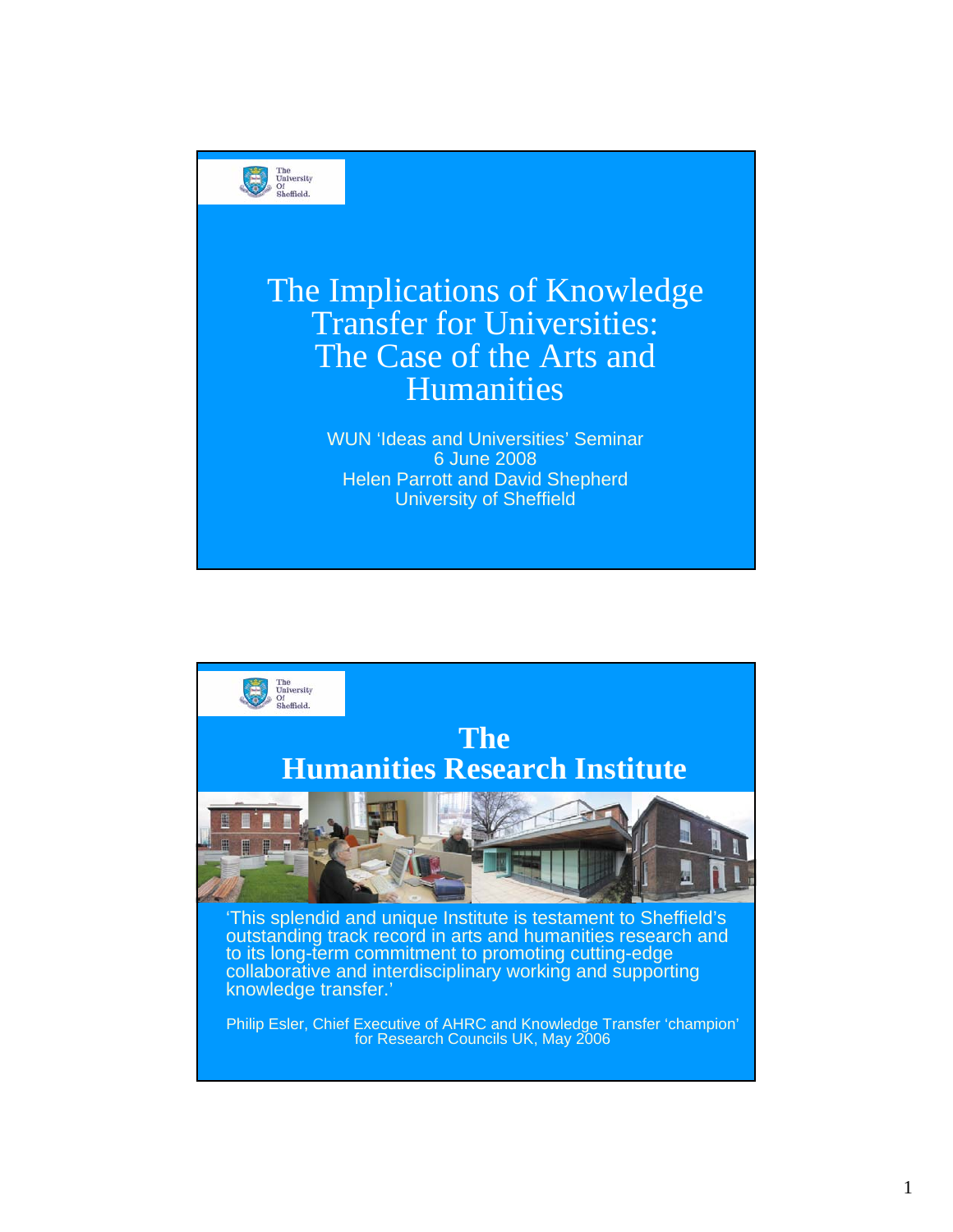![](_page_1_Picture_0.jpeg)

![](_page_1_Figure_1.jpeg)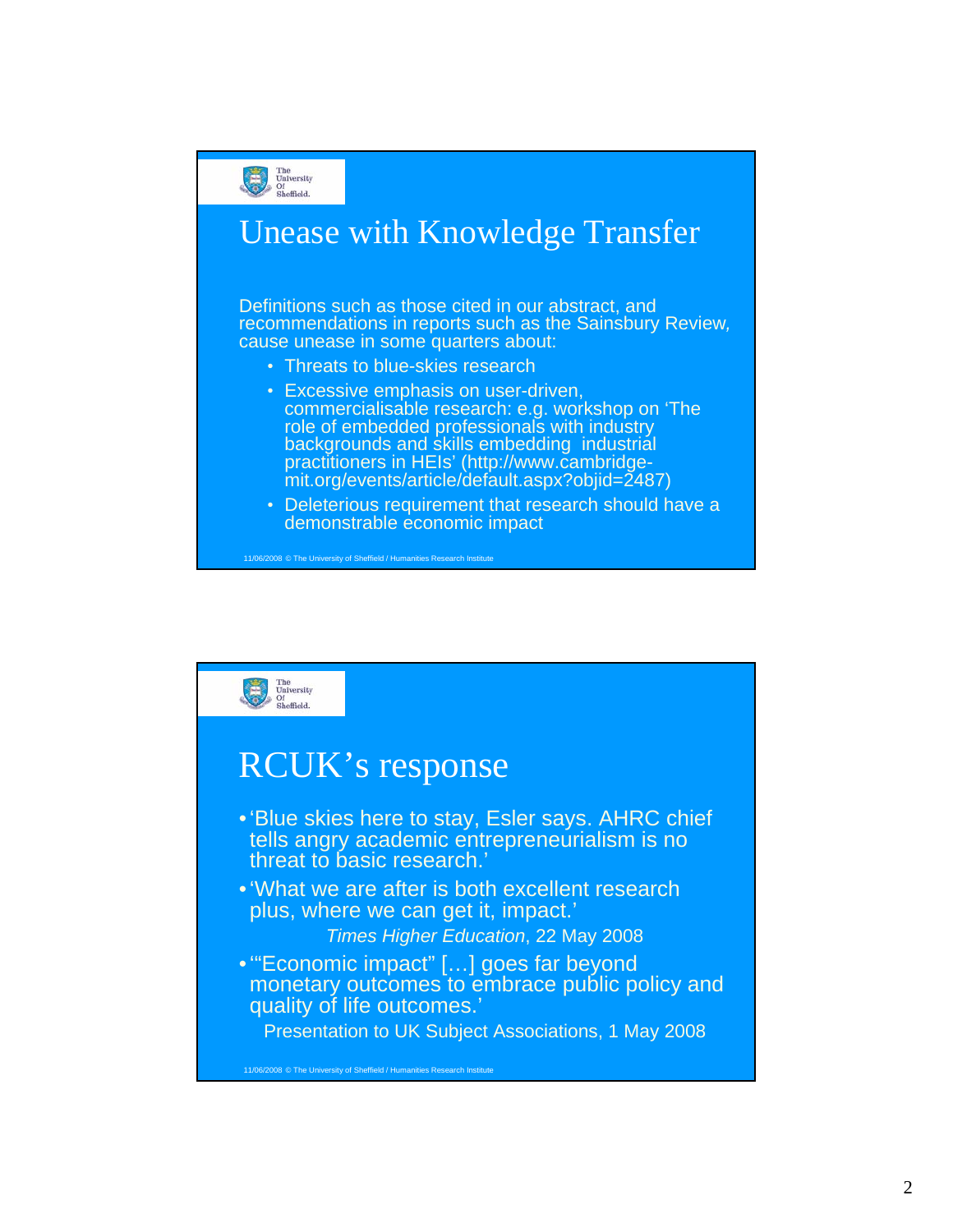![](_page_2_Figure_0.jpeg)

![](_page_2_Figure_1.jpeg)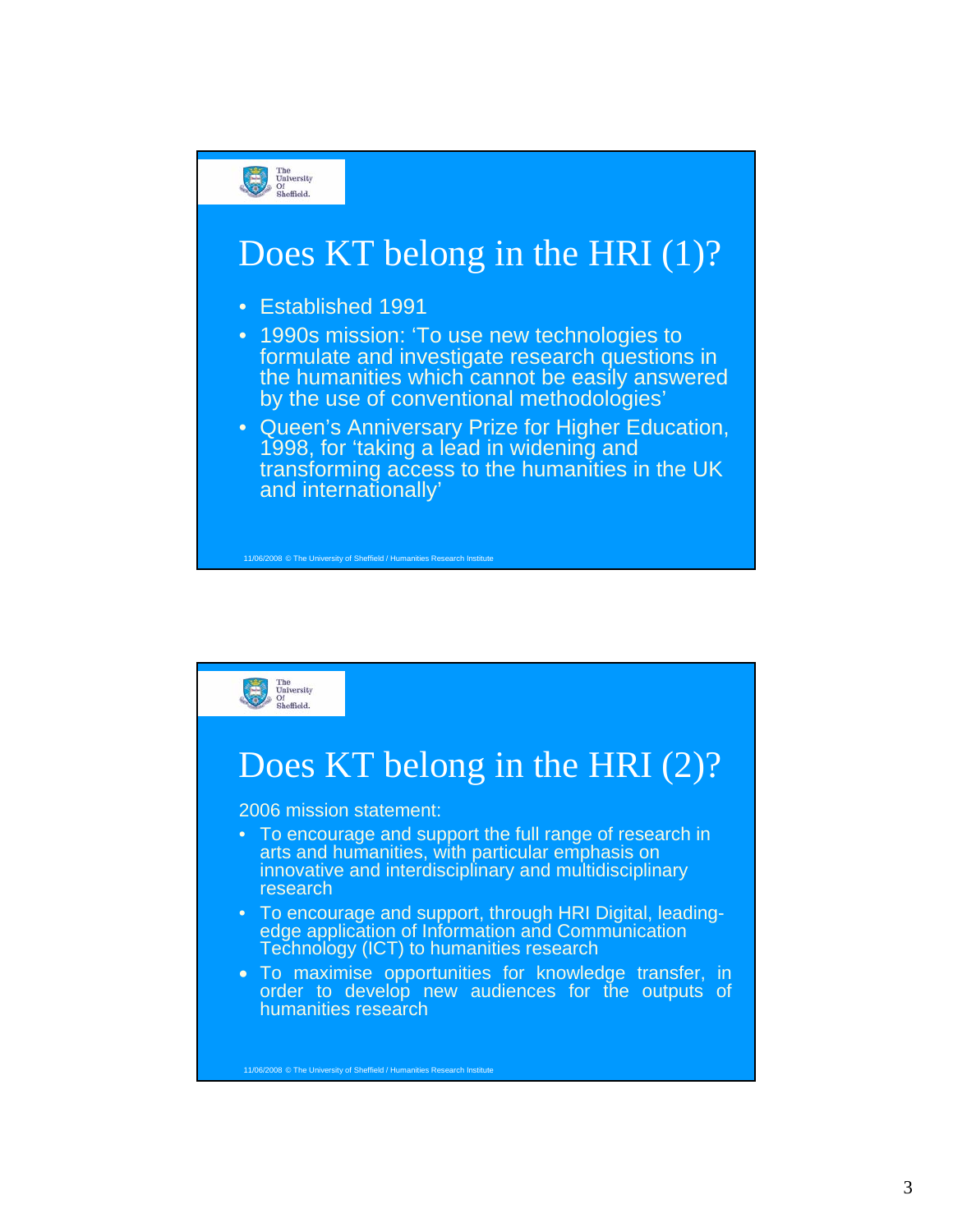![](_page_3_Picture_0.jpeg)

![](_page_3_Picture_1.jpeg)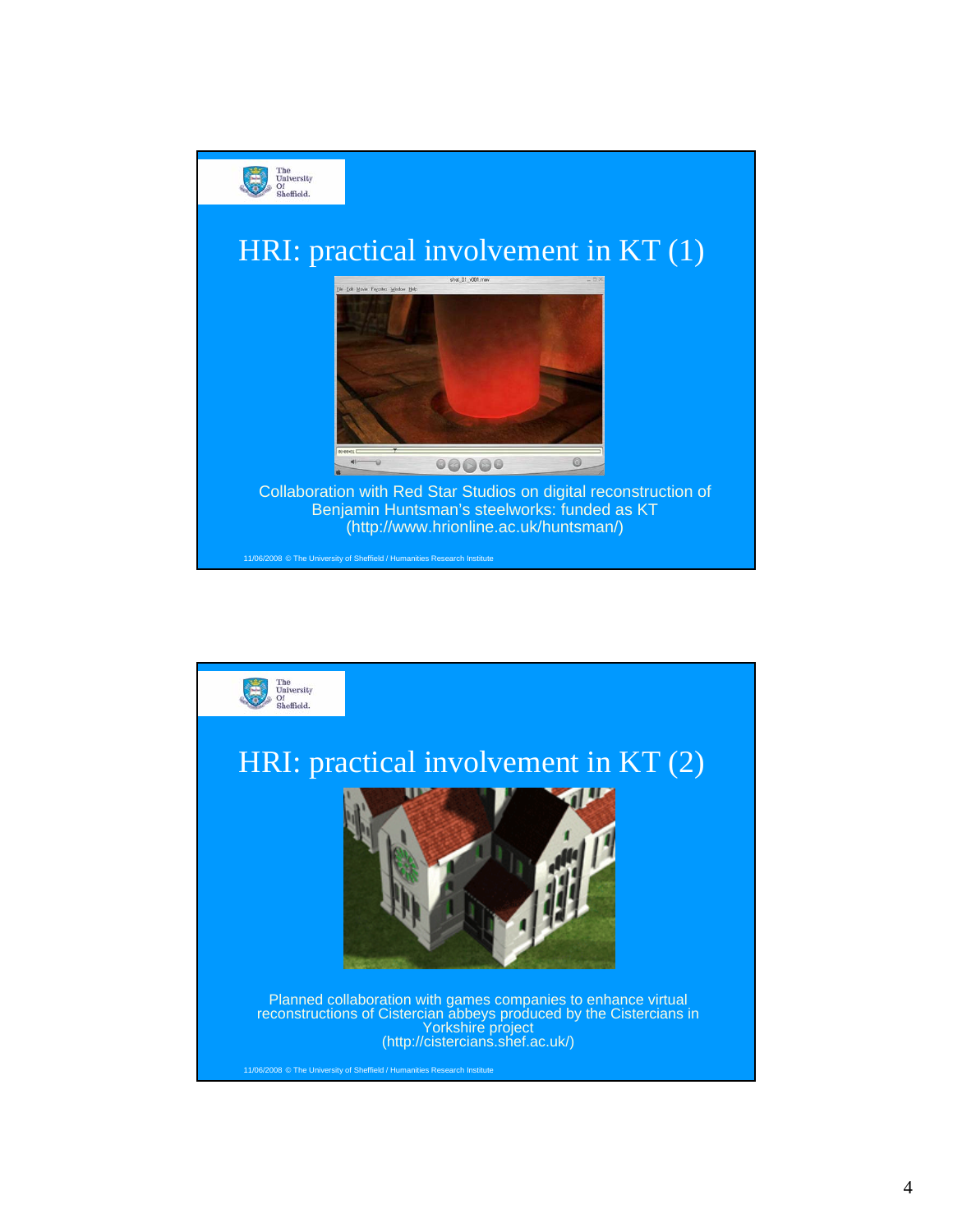![](_page_4_Picture_0.jpeg)

![](_page_4_Figure_1.jpeg)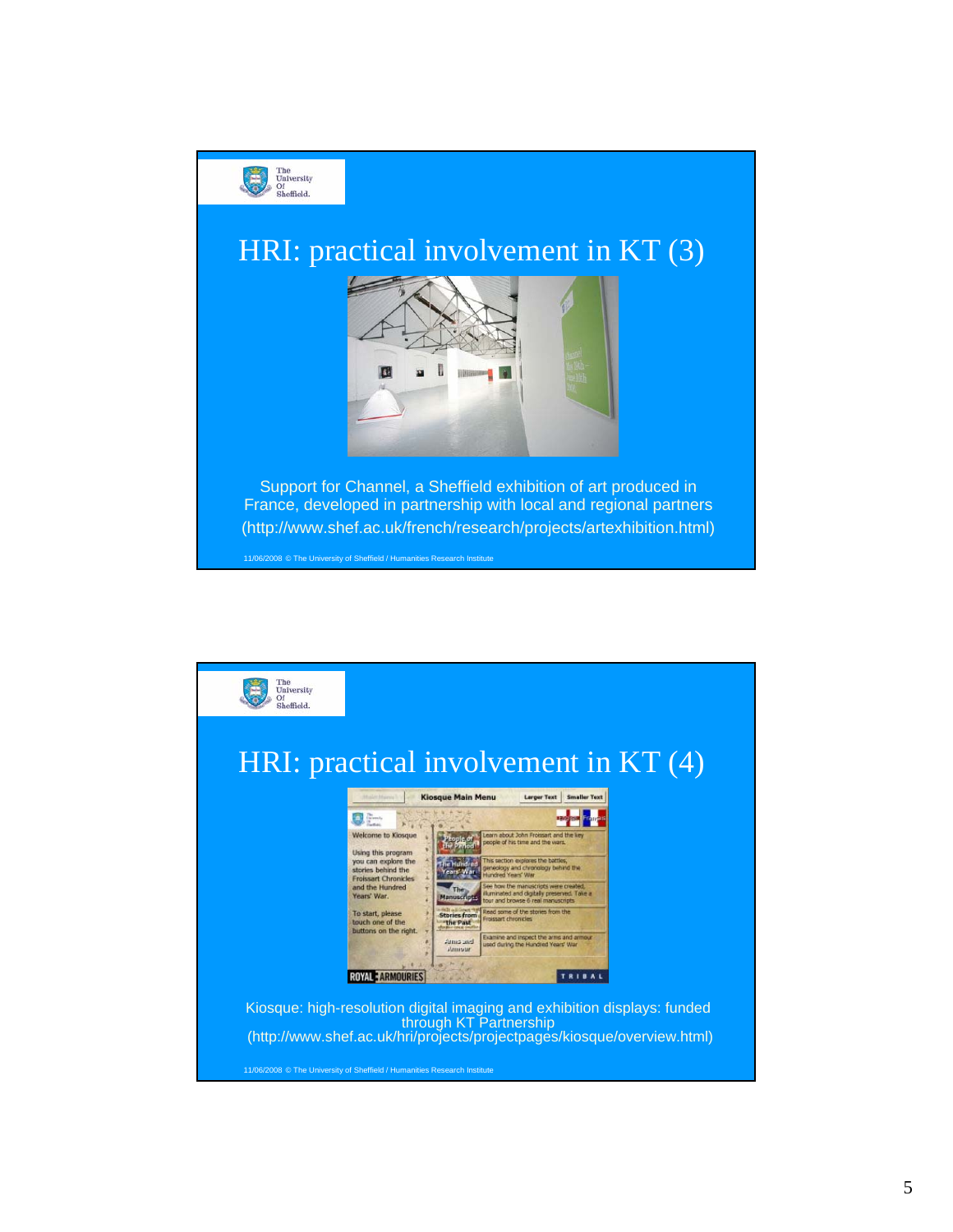![](_page_5_Figure_0.jpeg)

## HRI: thinking about KT

- 2006 Away Day for arts and humanities researchers
- Roberts funding to develop research training for postgraduate and postdoctoral researchers: 'Applying research: critical engagement with the knowledge exchange agenda
- Guiding (naïve?) assumption that the research community can still and should seek to shape the KT agenda

![](_page_5_Picture_5.jpeg)

## University of Sheffield KT context

## A working definition (2007):

11/06/2008 © The University of Sheffield / Humanities Research Institute

'Activities that are concerned with the generation, use, application, and exploitation of knowledge and other University capabilities outside academic environments.'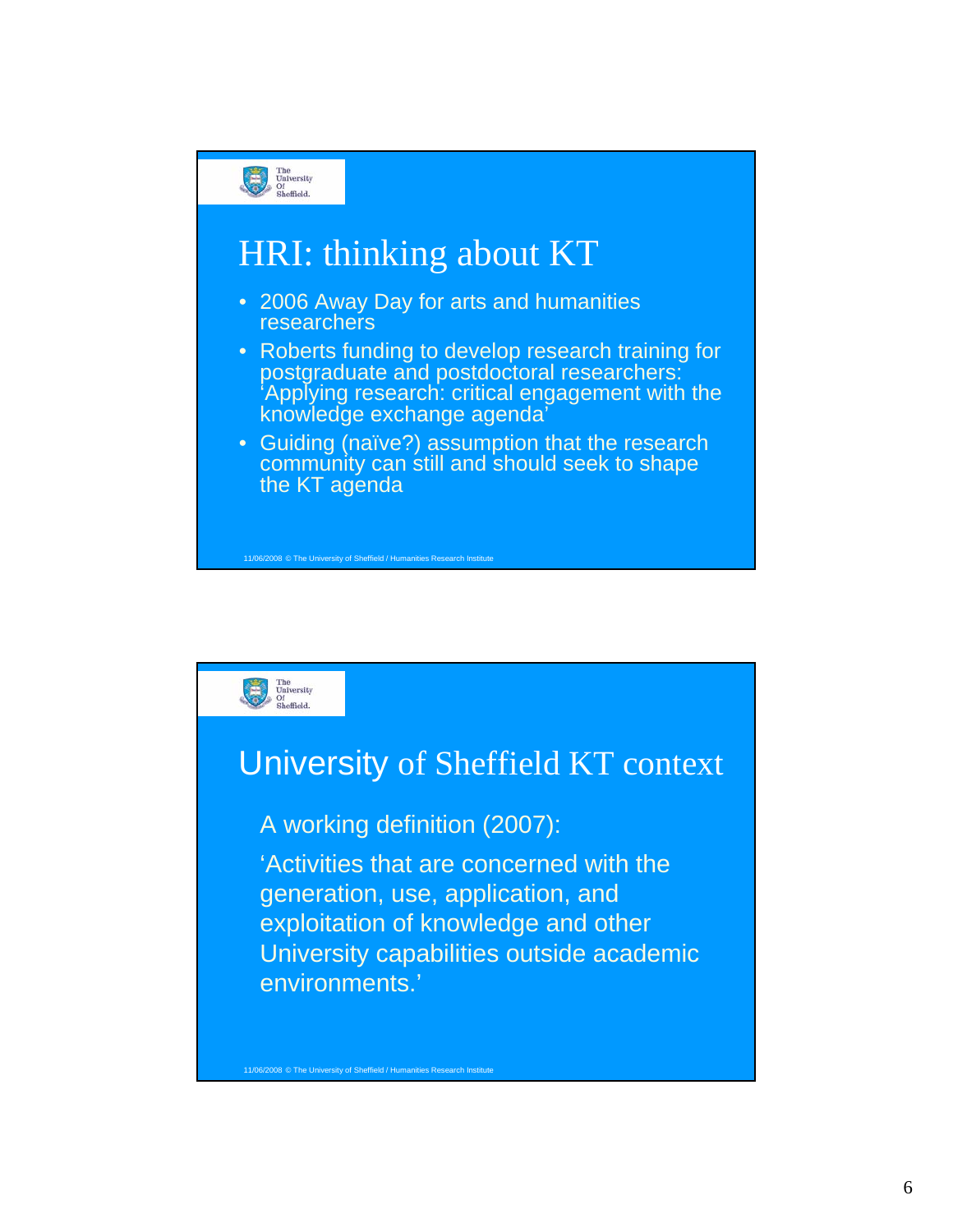![](_page_6_Figure_0.jpeg)

![](_page_6_Figure_1.jpeg)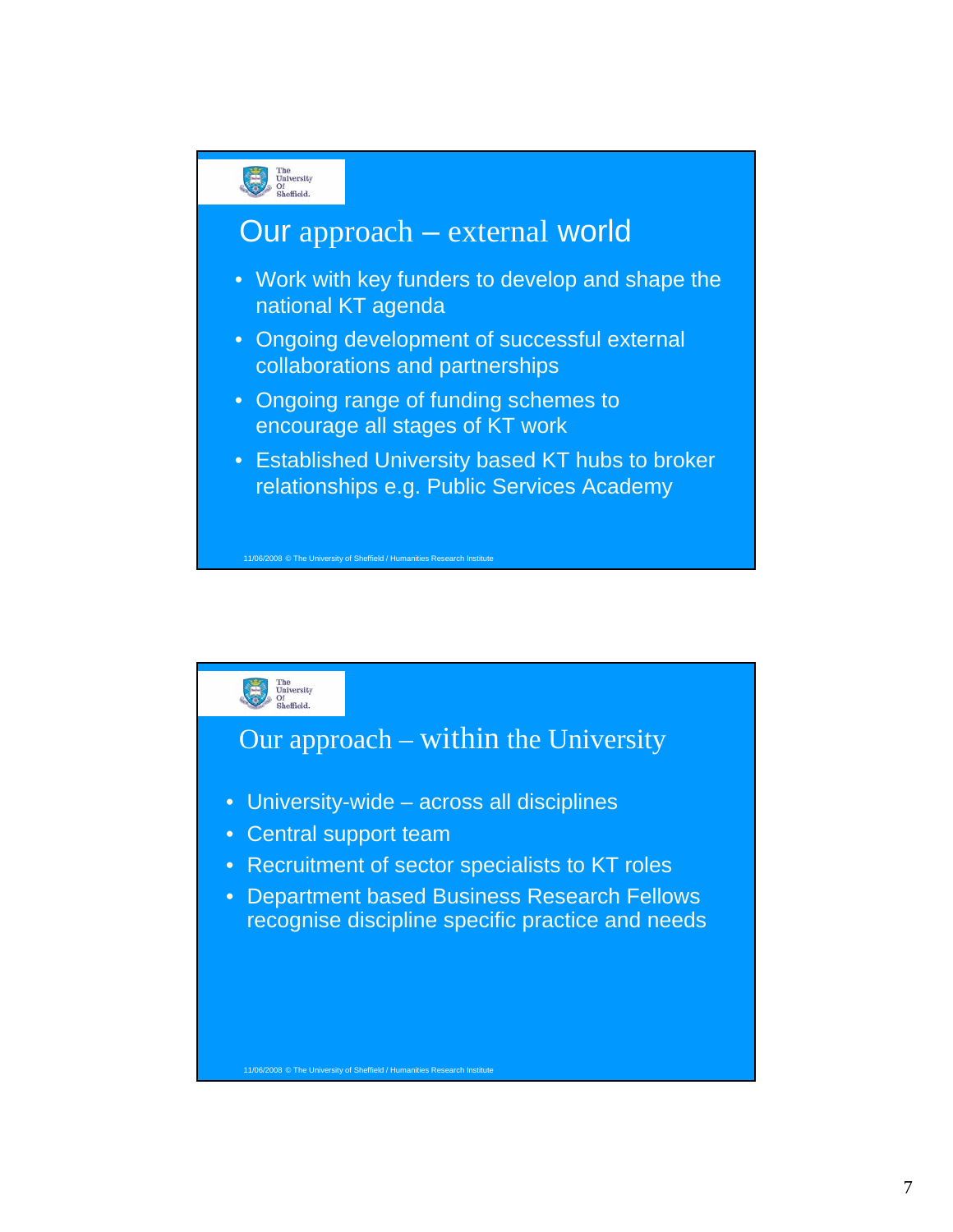![](_page_7_Figure_0.jpeg)

![](_page_7_Figure_1.jpeg)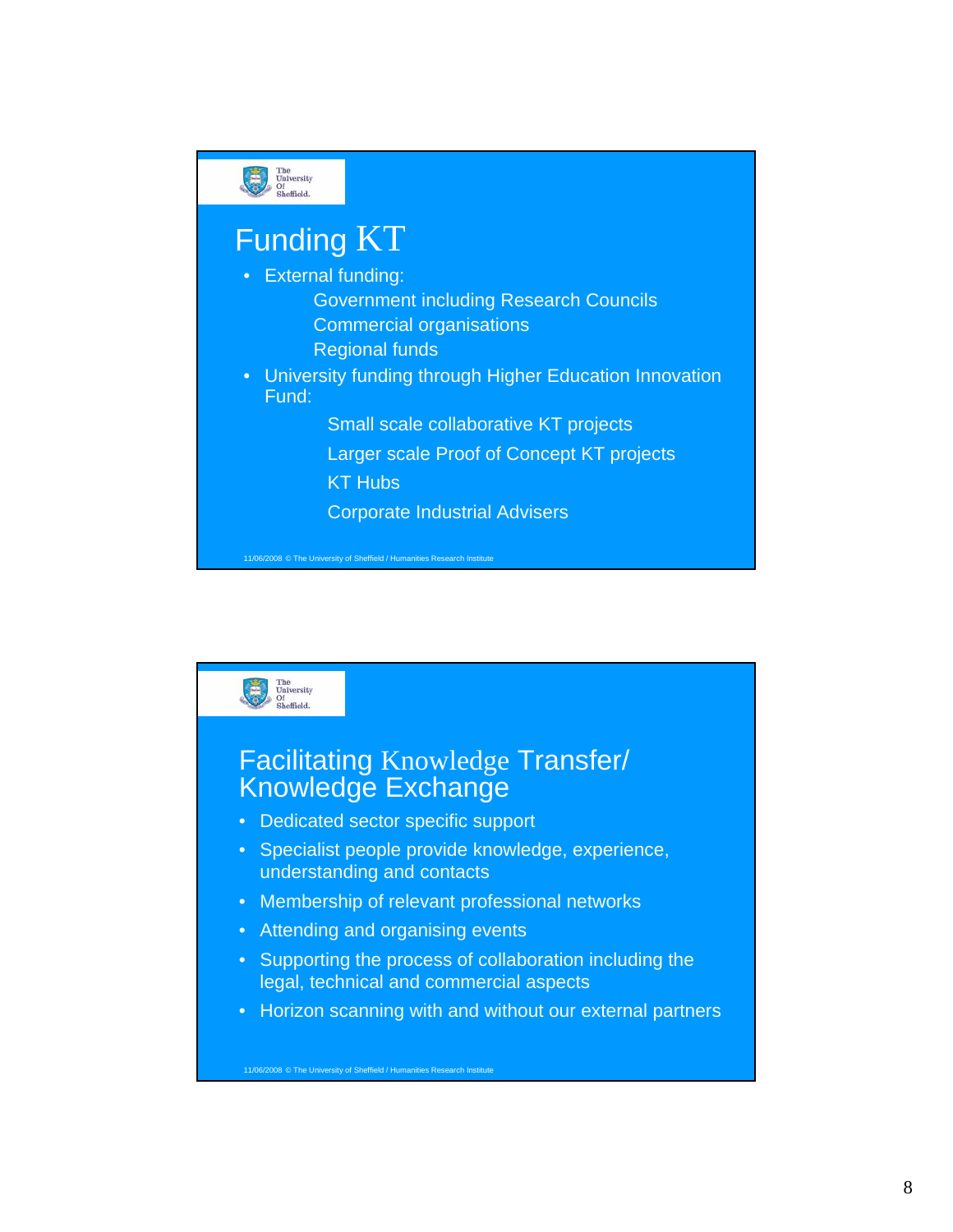![](_page_8_Figure_0.jpeg)

![](_page_8_Figure_1.jpeg)